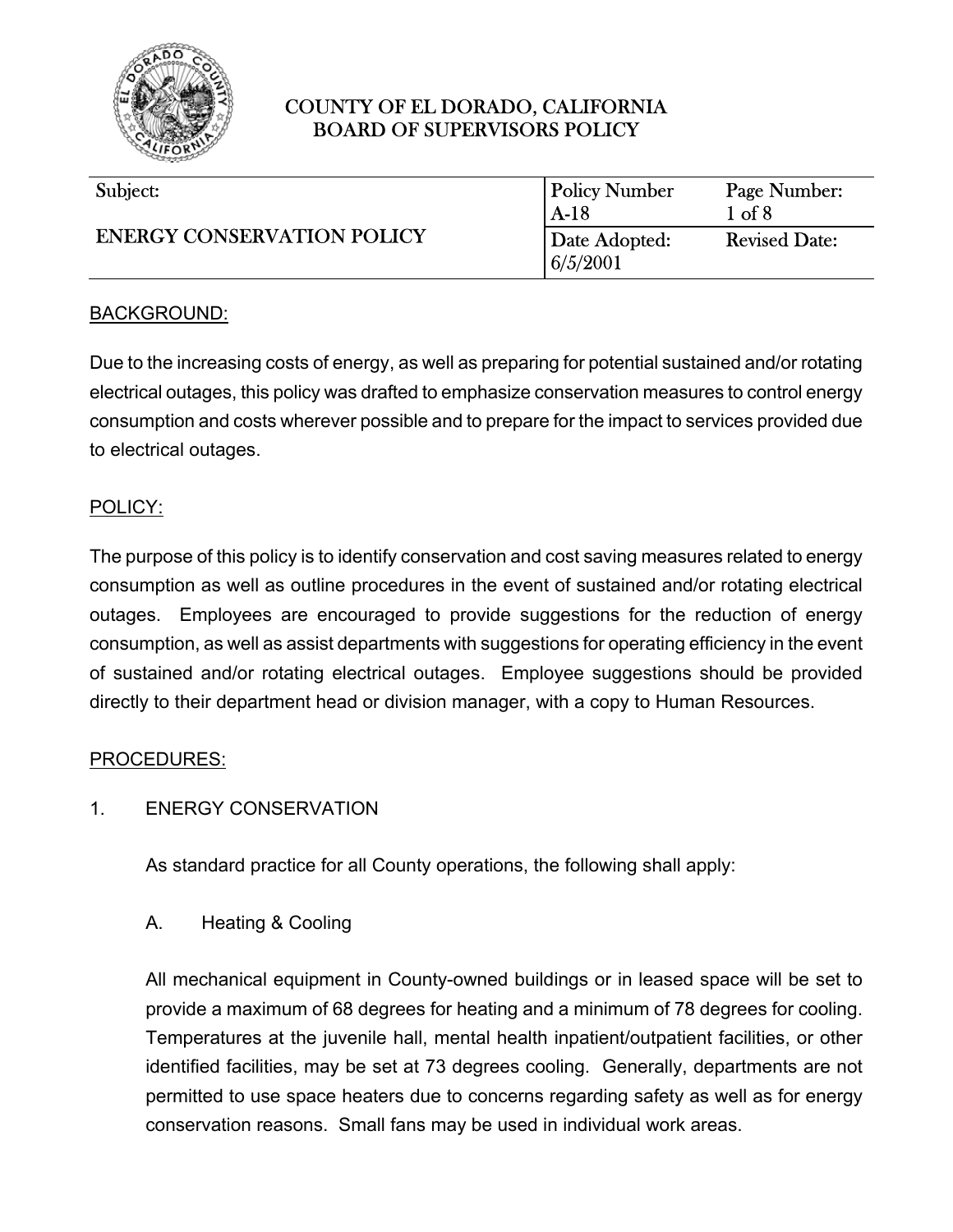

| Subject:                          | <b>Policy Number</b>      | Page Number:         |
|-----------------------------------|---------------------------|----------------------|
| <b>ENERGY CONSERVATION POLICY</b> | $AA-18$                   | $2$ of $8$           |
|                                   | Date Adopted:<br>6/5/2001 | <b>Revised Date:</b> |

#### B. Illumination Levels

The following maximum illumination levels in foot candles are adopted for County facilities:

| General office 50               | Lobbies, reception areas 30 |
|---------------------------------|-----------------------------|
| Accounting 50                   | Conference rooms 50         |
| Drafting 75                     | Restrooms 15                |
| Private offices 50              | Corridors 10                |
| Library - stacks 30, reading 50 |                             |

Individual low wattage fluorescent desk lights will be allowed where needed for close work. Work areas may be rearranged to take advantage of natural light and/or lights which are powered on and minimize the impact of powered down lights. During emergencies, lower illumination levels may be imposed by the Chief Administrative Officer (CAO).

## C. Personal Appliances

Personal appliances, such as refrigerators, microwaves, toasters, and coffee makers, which are used by employees should be energy efficient models or not used in County offices. Such appliances should be centrally located at a minimum on a department-bydepartment basis. Individual personal appliances at desks or in individual offices are strongly discouraged. Insulated carafes should be used to the greatest extent possible after coffee is brewed to allow coffee pots to be turned off.

## D. Hours of Operation / Work Hours

Effective June 11, 2001, the normal work hours for most County operations will be adjusted from 8:00 a.m. to 5:00 p.m. to 7:30 a.m. to 4:30 p.m., although flexible staffing schedules will be encouraged where possible in order to keep facilities open until 5:00 p.m. Departments should review alternate schedules already in place such as 9/80 and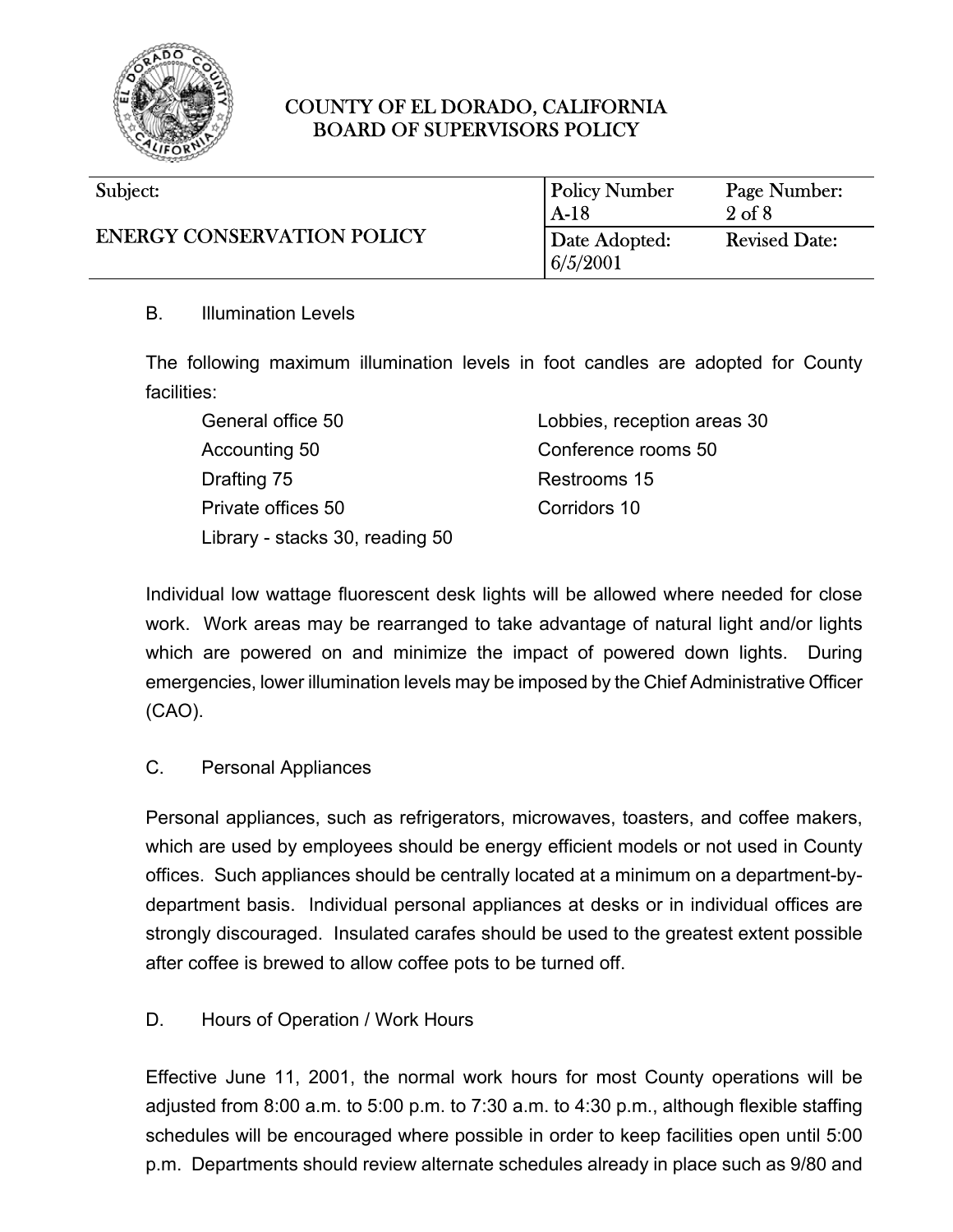

| Subject:                          | <b>Policy Number</b>      | Page Number:         |
|-----------------------------------|---------------------------|----------------------|
| <b>ENERGY CONSERVATION POLICY</b> | $A-18$                    | $3$ of $8$           |
|                                   | Date Adopted:<br>6/5/2001 | <b>Revised Date:</b> |

4/10 based on the impact of reductions in energy consumption outlined below.

Use of County facilities will be discouraged after normal working hours except 24-hour departments, Community Services and the Library. All boards, commissions, committees etc., under the jurisdiction of the Board Of Supervisors will be encouraged, if at all possible, to meet during the day if they desire to meet in County facilities.

## E. Heating / Cooling / Lighting

Energy consumption will be reduced in all County-owned buildings and, where possible, leased space, which are not 24-hour service departments, Community Services or the Library. That is, heating, cooling, and lighting, except for minimal security lighting, will be turned off by close of business each day and, in any event, no later than 4 p.m. for heating and cooling, as well as over weekends and holidays and turned on again at 6:30 a.m. on working days. Since optimal heating and air conditioning benefit may be achieved by beginning and ending each system at different times, depending on the season of the year, General Services may determine which times are best to achieve maximum energy savings for these systems. The CAO may direct the adjustment of thermostats when it is determined to be necessary.

Windows and doors should be kept closed to prevent the loss of heated or cooled air. Reasonable exceptions are allowed to address such circumstances as the necessity for air circulation. In summer months, blinds and window coverings should be used wherever possible on all south and west facing windows to reduce solar heat. In winter months, such coverings should be opened or removed to make use of solar heat.

Departments are requested to turn off the lights at the close of business each day. Employees should turn off lights when not in use, and lights should be turned off in unoccupied rooms and storage areas when not in use. All interior lighting such as hallway lights should be turned off during daylight hours wherever there is an external light source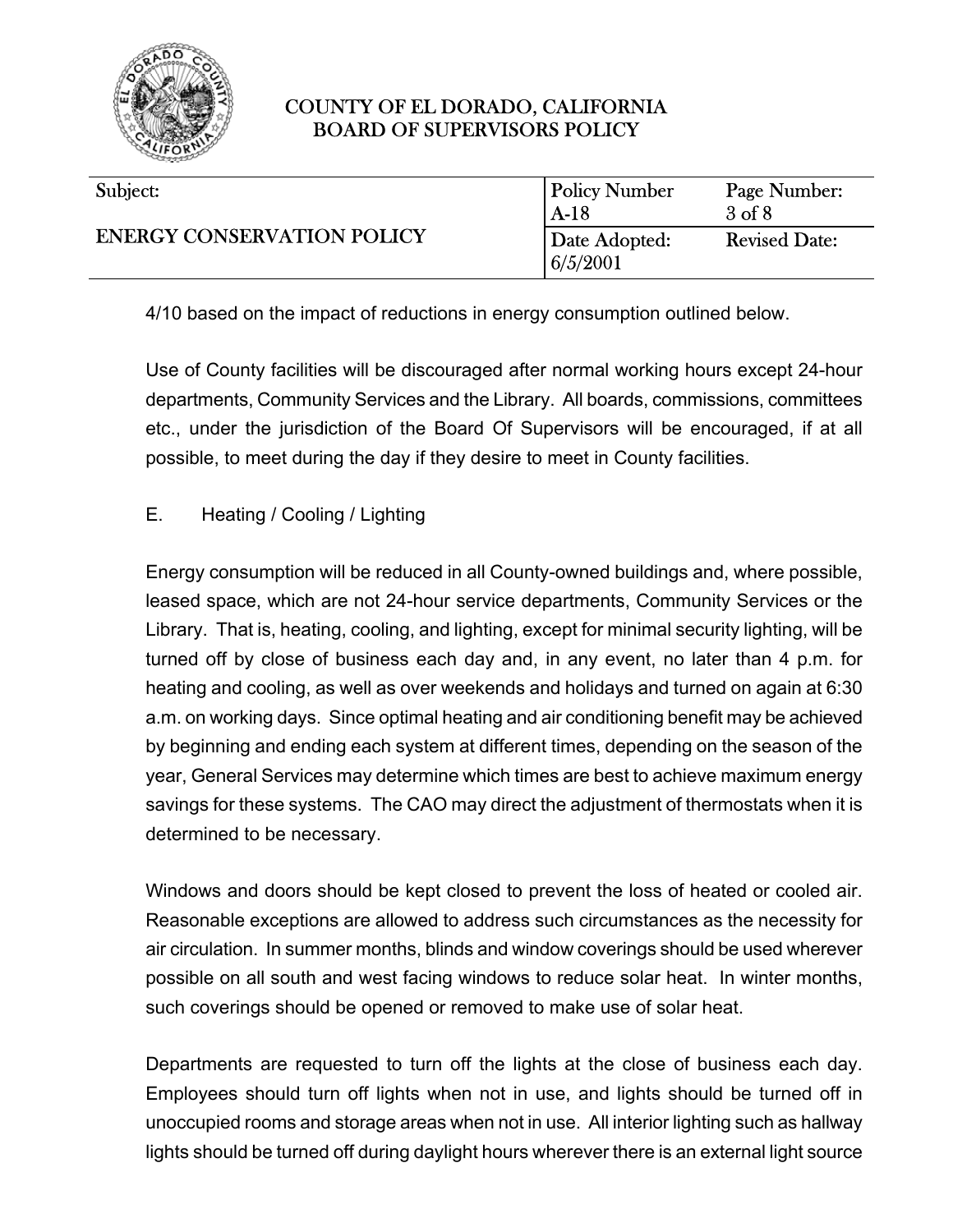

| Subject:                          | <b>Policy Number</b>       | Page Number:         |
|-----------------------------------|----------------------------|----------------------|
| <b>ENERGY CONSERVATION POLICY</b> | A-18                       | $4 \text{ of } 8$    |
|                                   | Date Adopted:<br> 6/5/2001 | <b>Revised Date:</b> |

or lighting should otherwise be configured to adapt to conservation policies. The same process should be followed with external lighting, except for security needs. Wherever possible, incandescent lamps should be replaced with flourescent lamps, and outside lighting will use photo cells.

Custodial personnel shall turn lights on only as needed, and turn lights off when their work is done. Where possible, custodial personnel should work in teams to complete cleaning in each building prior to turning lights on in another building.

## F. Copiers / Printers / Computers and Monitors

Copiers, printers, computers and monitors will be shut down (power switch off) after work hours; monitors should be shut down when not in use during lunch hours or for more than one hour unless they are the type capable of "sleep mode" for each piece of equipment. Where possible, video monitors and personal computers shall be set for "power down" or "sleep" mode after extended periods of non-operation. Screen saver alone does not reduce power consumption. All copiers and printers that have an automatic "power down" or "energy saver" feature shall have that feature enabled. In the event of an electrical outage, computers should be turned off in order to avoid power surges to the unit at the time electrical power is restored.

## G. Energy Efficient Equipment & Purchases

Information Services (IS) and General Services will consider energy efficiency when developing specifications for purchasing equipment, materials, and supplies. Major copy or print jobs should be postponed when possible, or at least to hours outside peak consumption times. When possible, the County will pursue grant funding for energy retrofit projects.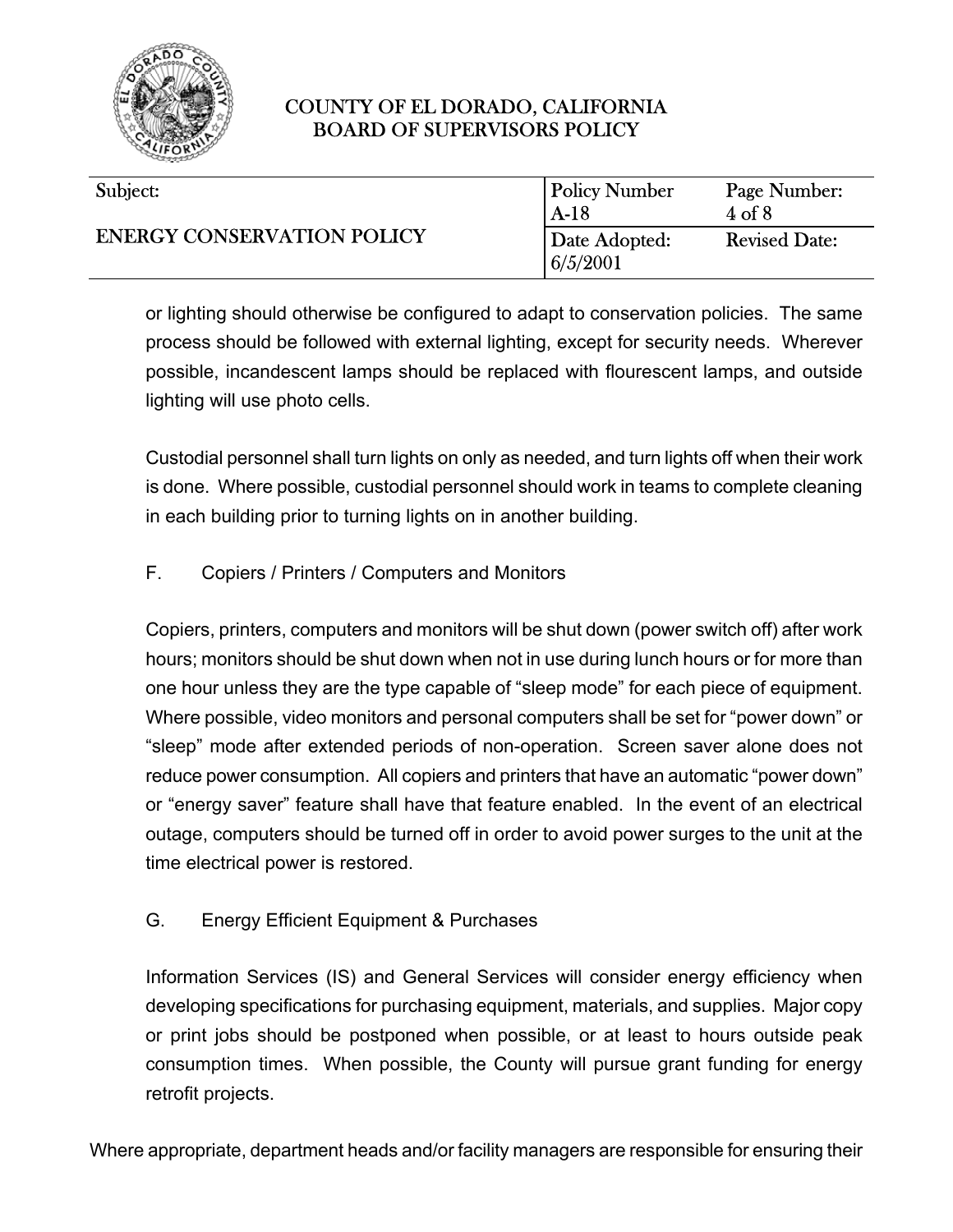

| Subject:                          | <b>Policy Number</b>      | Page Number:         |
|-----------------------------------|---------------------------|----------------------|
| <b>ENERGY CONSERVATION POLICY</b> | A-18                      | $5$ of $8$           |
|                                   | Date Adopted:<br>6/5/2001 | <b>Revised Date:</b> |

department is in compliance with the above-mentioned energy conservation measures. Due to energy conservation measures, the encouraged standard of attire would be relaxed, casual business attire, as appropriate.

# 2. BUILDING CLOSURE AND POWER OUTAGE GUIDELINES

After consultation with the Chair, first Vice Chair or second Vice Chair, should the CAO make the decision to close a building to the public, the decision to re-assign or send employees home shall be pursuant to the applicable memorandum of understanding regarding Closure of County Buildings Policy.

A. Communication Procedure

At a time of a sustained or rotating electrical outage, the CAO or his designee will use the following protocol for communicating with departments of the outage, and any changes in status:

- 1. Each building or facility will designate a primary department head contact and backup contact(s) who will be responsible for communication with the CAO in cases of power outages. The primary contact will be responsible for communicating with all department contacts in the respective facility. Departments should ensure the list(s) of contacts are complete and continuously updated.
- 2. The CAO or designee will notify the primary facility contact or backup contact of the status of sustained or rotating electrical outages. The department facility contact in each building shall communicate with other department heads in the facility in order to prepare managers, supervisors and employees for such outages. Human Resources shall be responsible for notification to respective unions regarding status of outages.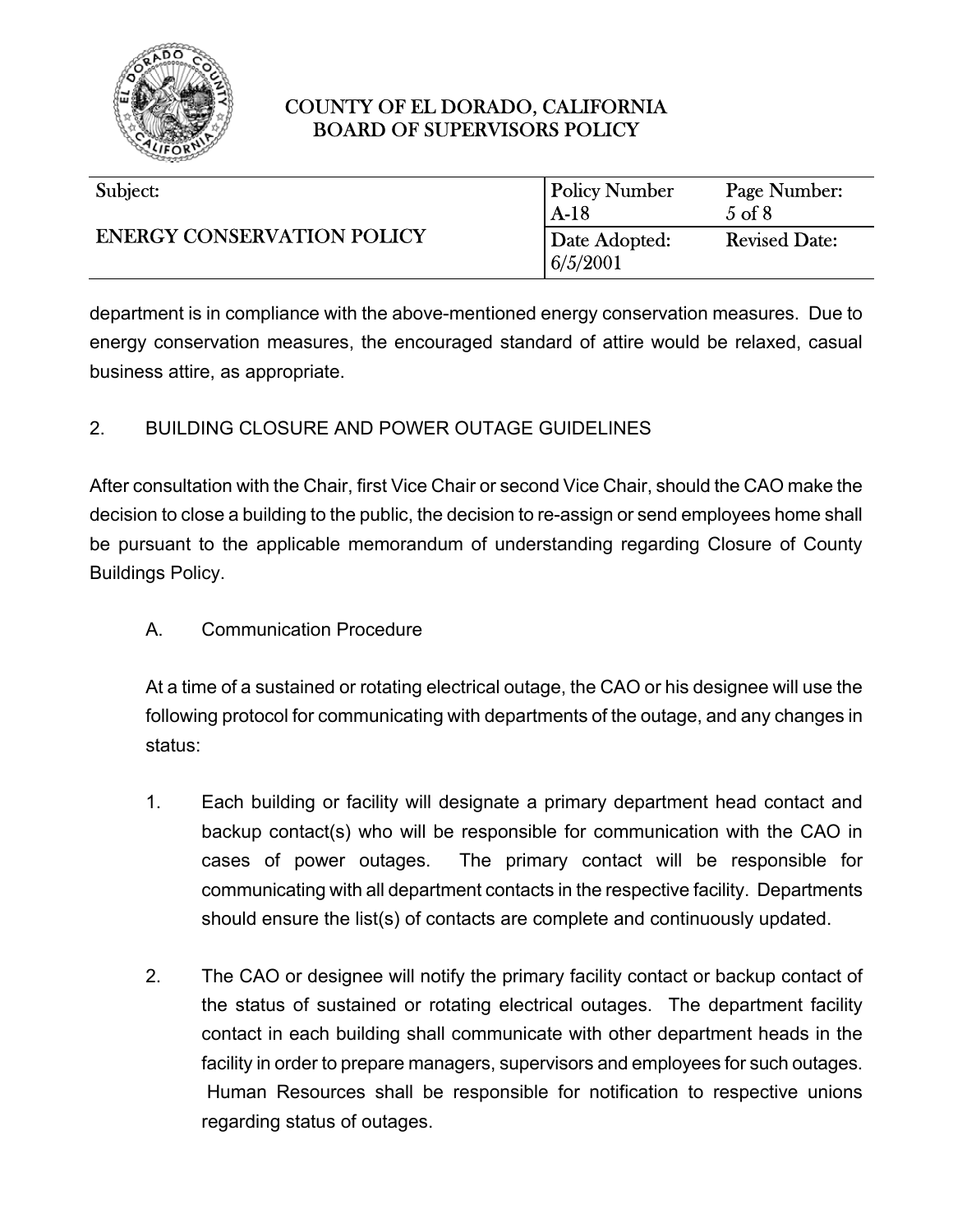

| Subject:                          | <b>Policy Number</b><br>$A-18$ | Page Number:<br>$6$ of $8$ |
|-----------------------------------|--------------------------------|----------------------------|
| <b>ENERGY CONSERVATION POLICY</b> | Date Adopted:<br>6/5/2001      | <b>Revised Date:</b>       |

- 3. Department heads and their designated contact will provide the office of the CAO and the primary facility contact with the name of the alternate(s) in the event of the department head's absence. The department facility contact for each building should also designate an alternate as a contact person. Department heads and/or facility managers will ensure their respective divisions are aware of impending outages, and efforts.
- B. Departmental Responsibilities

In the event of an outage, Departments are responsible for addressing electrical disruptions, determining what action is necessary, whether employees should remain or relocate, and whether or not it is appropriate to post a public notice regarding the status of the outage, and how it affects that department. Departments are responsible for identification of tasks which are a critical function and must be completed despite the fact an outage has occurred, and shall ensure efficient communication with staff regarding the status of outages by the development of phone trees or group page systems.

In anticipation of power outages, Department heads and the primary facility contact will develop an electrical outage plan for each facility. This plan will include the identification of tasks that can be accomplished by employees during outages which are ancillary, areas to which employees can be reassigned in the event of outages, employees to be relocated to alternate work locations, reassignment of work duties, call-back procedures for employees who are temporarily released from their work duties, as well as procedures in the event of the closure of County buildings. Additionally, security plans should address the safety of employees who handle cash in public areas.

Departments should also plan for accommodating employees with limited mobility to ensure they will be able to safely move about or exit the building in the event of an outage. Employees with disabilities and who need special assistance should notify their supervisor or division manager so assistance may be provided.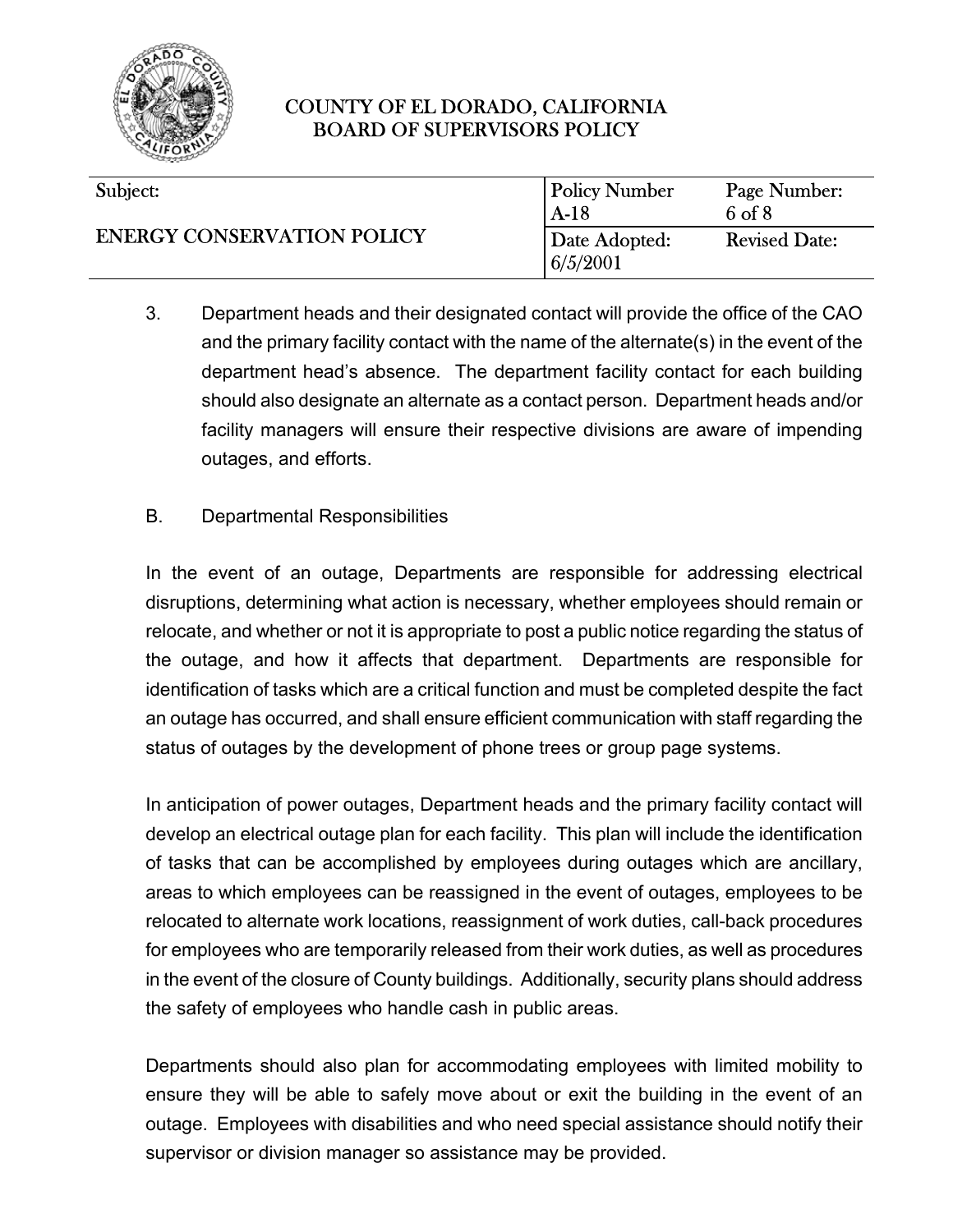

| Subject:<br><b>ENERGY CONSERVATION POLICY</b> | <b>Policy Number</b><br>$A-18$ | Page Number:<br>$7 \text{ of } 8$ |
|-----------------------------------------------|--------------------------------|-----------------------------------|
|                                               | Date Adopted:<br>6/5/2001      | <b>Revised Date:</b>              |

C. Electrical Outages - Procedures

In the event of a sustained or rotating electrical outage the following shall apply:

Do not use candles for illumination and avoid unnecessary travel. A designated light should be left in the "on" position in order to determine when service has been restored. Employees shall not leave the workplace without prior authorization from their supervisor.

For the first two hours, employees should remain at work and may be reassigned to areas in which they can work with sufficient external light.

For unknown duration in excess of two hours (but less than four hours), employees may remain at work or are allowed the use of vacation or CTO with approval of their supervisor and are required to call back for return or closure information. Call-back requirements for such employees should, whenever possible, be limited to near the end of the absence. If more immediate contact is necessary, call-back should be no more often than hourly.

Any employee whose dependent-care arrangements have been disrupted, or has reason to believe that the safety of family and/or home security is jeopardized by an outage, should be allowed, upon request to use available vacation, comp time, or other leaves (excluding sick leave), for a reasonable period to make necessary arrangements. This policy is not intended to reduce departmental discretion with regard to granting or denial of such leave time.

In the event of an outage of greater than four hours, the CAO may direct that the building(s) be closed in accordance with County Policy and MOU provisions.

3. POWER USAGE REPORTING BY BUILDING/FACILITY AND TO BOARD